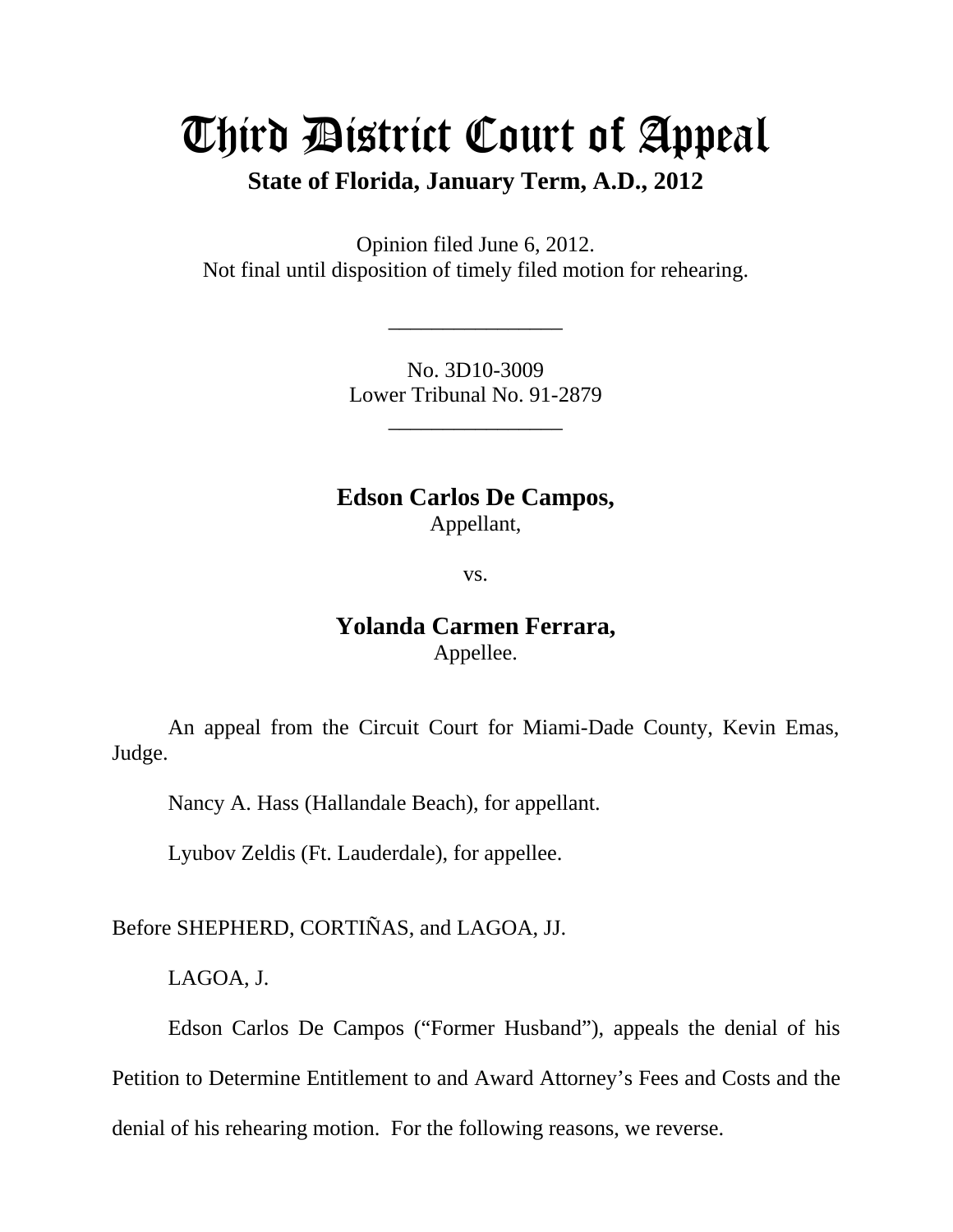### I. FACTUAL AND PROCEDURAL HISTORY

On February 22, 1991, a Final Judgment dissolving the parties' marriage was entered by the trial court, which incorporated the parties' Property Settlement Agreement. The trial court also retained jurisdiction to enforce the Final Judgment and the Property Settlement Agreement. Pursuant to the terms of the parties' Property Settlement Agreement, the parties were each to receive one-half of the proceeds from the sale of the parties' company, Plant Care.

On August 29, 2008, in violation of the trial court's Final Judgment and the parties' Property Settlement Agreement, Yolanda Carmen Ferrara ("Former Wife") sold the parties' business, Plant Care, without revealing the sale of the business to the Former Husband. The Former Wife also misappropriated all of the proceeds from the sale of Plant Care. In addition, once the sale of the business was ultimately revealed to the Former Husband, the Former Wife fraudulently misrepresented the amount of the proceeds that resulted from the sale in an effort to reduce any potential liability to the Former Husband.

On November 5, 2008, the Former Husband filed a Verified Emergency Supplemental Petition for an Ex-Parte Temporary Injunction Preserving the Status Quo and Freezing Sales Proceeds, for an Order Compelling Payment, Contempt, and Other Relief with the trial court. The trial court determined that the Former Husband's Petition should be treated as a petition for enforcement and granted a temporary injunction. The Former Wife subsequently filed an Emergency Petition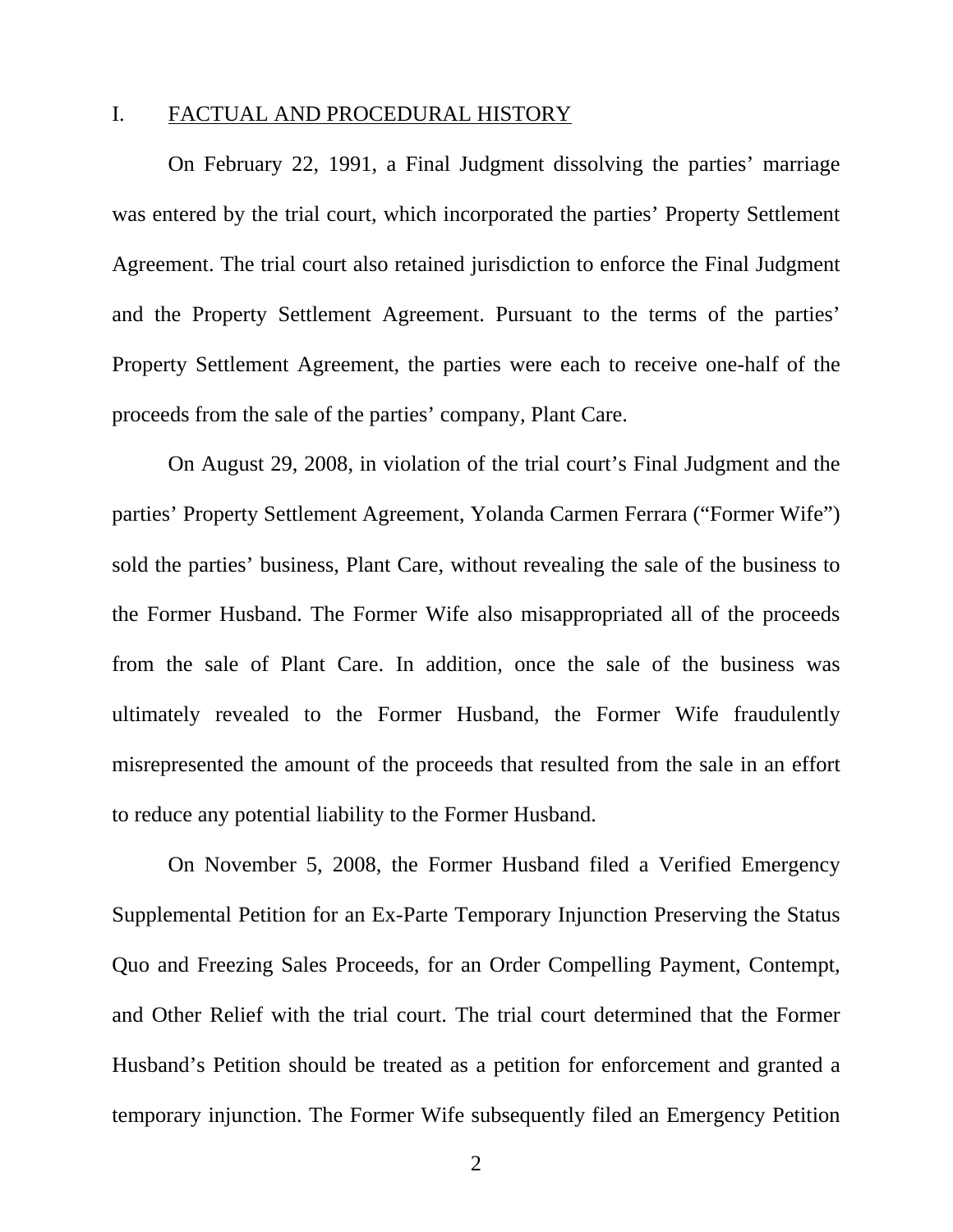to Dissolve the Injunction and argued that she had already previously satisfied the requirements of the Property Settlement Agreement. Specifically, the Former Wife contended that in February 1993 she incorporated a business called Plant Care, Inc. and transferred the assets and liabilities of Plant Care to Plant Care, Inc. The Former Wife argued that this constituted a "sale" of the business within the meaning of the Property Settlement Agreement and, in accordance therewith, she paid Former Husband \$48,000, which constituted approximately half of the sales of Plant Care at the time of the transfer from Plant Care to Plant Care, Inc. The Former Husband contended that the \$48,000 payment did not relate to Plant Care, Inc.

The trial court granted the Former Wife's Petition to Dissolve the Temporary Injunction and ordered that the sum of \$152,500, which represented fifty percent of the proceeds from the 2008 sale of the assets of Plant Care, Inc., be held in escrow until the trial court held an evidentiary hearing on the Former Husband's Petition for Temporary Injunction Preserving the Status Quo and Freezing Sales Proceeds for and an Order Compelling Payment, Contempt and Other Relief. A final evidentiary hearing was subsequently held on November 17, 2009. The trial court ruled in favor of the Former Husband, concluding that the \$48,000 paid by the Former Wife to the Former Husband in 1993 was for the Former Husband's contributions to the construction of the home that the parties resided in during their marriage, and that it did not represent payment for any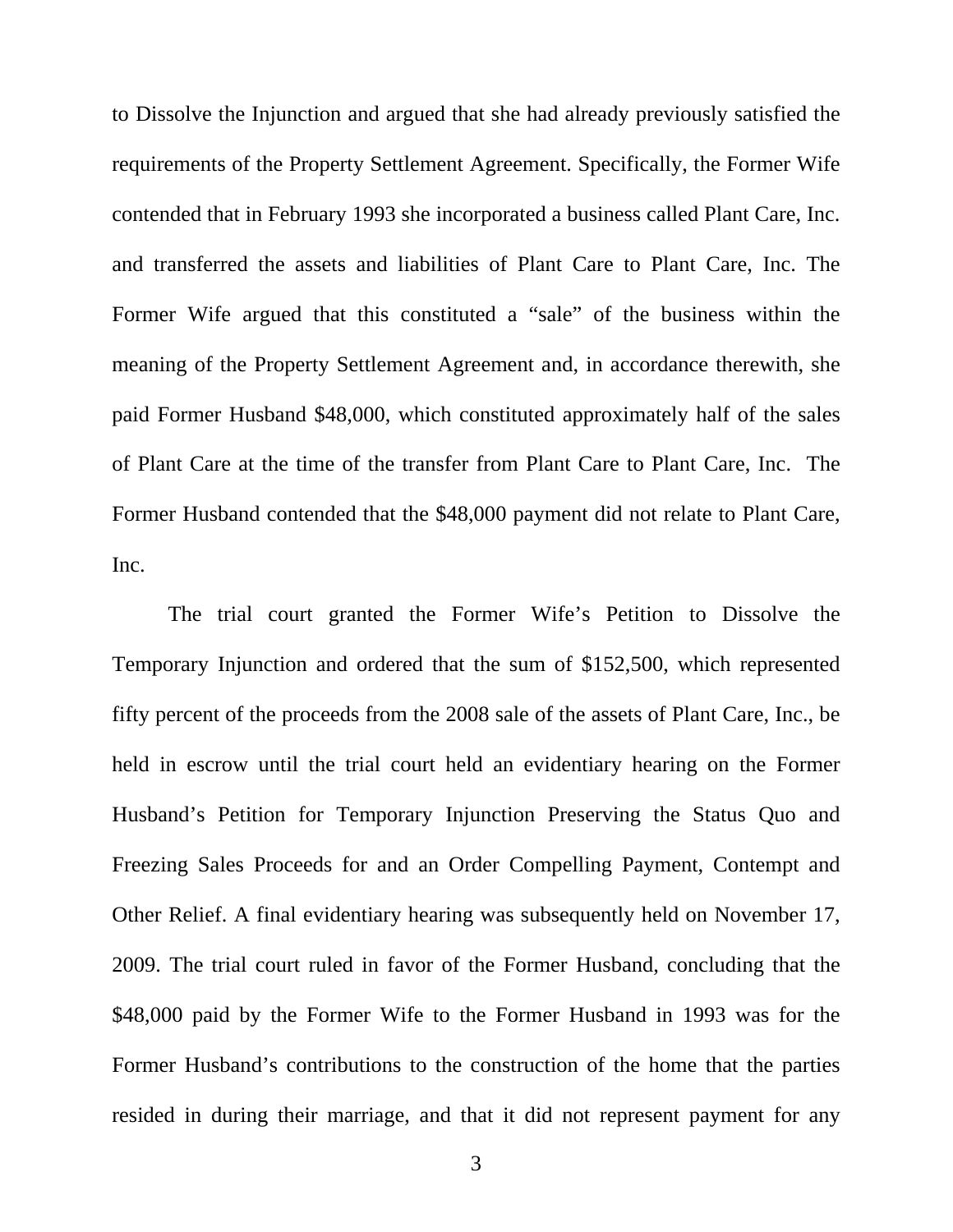interest in, or value of, Plant Care. The trial court further ruled that the Former Husband was presently entitled to one-half of the net proceeds received by the Former Wife at the closing of the sale of Plant Care, Inc. on August 28, 2008. The trial court deferred ruling on the issue of whether the Former Husband was entitled to an award of attorneys' fees in the matter and the amount, if any, of such fees.

On December 17, 2009, the Former Husband filed his Petition to Determine Entitlement to and Award Attorney's Fees and Costs and a hearing was held before the trial court on March 18, 2010. On May 3, 2010, the trial court entered an Order denying the Former Husband's request for an award of attorney's fees and costs from the Former Wife. The trial court determined that the Former Husband's action was essentially an equitable declaratory proceeding to construe and enforce the parties' Property Settlement Agreement. Applying Flanders v. Flanders, 516 So. 2d 1090 (Fla. 5th DCA 1987), the trial court concluded that: (1) the property settlement agreement, not section 61.16, Florida Statutes  $(2010)^1$ , governed the issue of entitlement to attorney's fees, and (2) because the property settlement

 $\overline{a}$ 

<sup>&</sup>lt;sup>1</sup> Section 61.16(1), Florida Statutes, provides, in pertinent part, as follows:

The court may from time to time, after considering the financial resources of both parties, order a party to pay a reasonable amount for attorney's fees, suit money, and the cost to the other party of maintaining or defending any proceeding under this chapter, including enforcement and modification proceedings and appeals.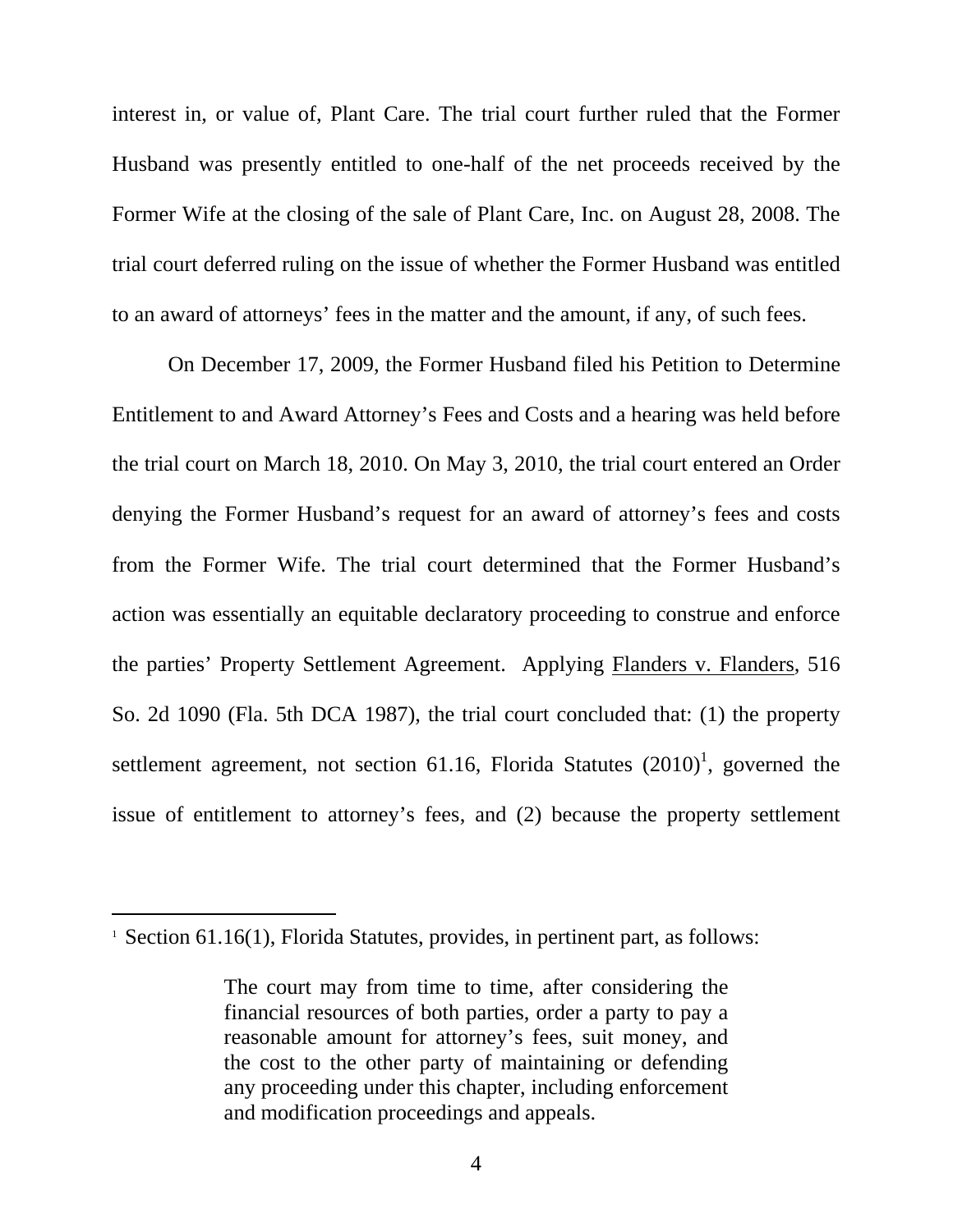agreement at issue did not provide for an award of attorney's fees, the Former Husband was not entitled to fees.

On May 13, 2010, the Former Husband filed a Motion for Rehearing and a hearing was held. On October 20, 2010, the trial court entered an Order denying the Former Husband's Motion for Rehearing. While the trial court expressed its belief in both Orders that equity entitled the Former Husband to an award of attorney's fees from the Former Wife, it concluded that it was bound by the authority of Flanders to deny the Former Husband's Petition for attorney's fees. This appeal ensued.

#### II. ANALYSIS

#### *Nature of the Proceedings Below*

The Former Husband contends that the trial court erroneously relied upon Flanders in denying his request for an award of attorney's fees and costs from the Former Wife, as the pleading filed with the trial court was not an equitable declaratory proceeding to construe the parties' Property Settlement Agreement but a pleading to enforce it. Although the trial court correctly sought to look to the "real legal substance" of the proceedings before it in order to determine the Former Husband's entitlement to an award of attorney's fees, we cannot agree with the trial court's conclusion that the proceedings were essentially declaratory in nature. At their essence, the proceedings before the trial court were for enforcement of a final judgment previously entered by the court. Therefore, the issue of the Former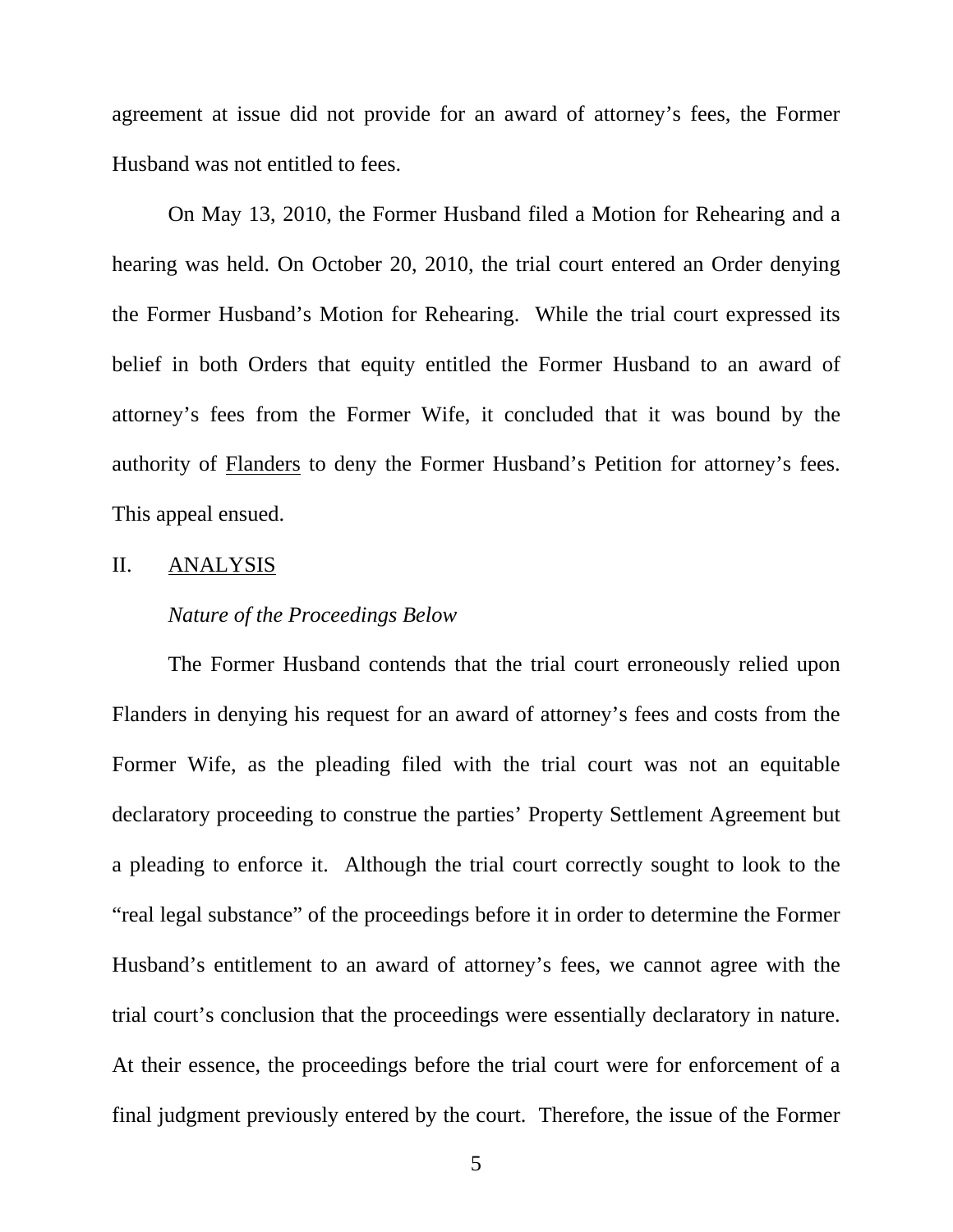Husband's entitlement to attorney's fees is properly governed by section 61.16(1), Florida Statutes.

 In Flanders, a sale of jointly owned marital property was made pursuant to the parties' property settlement agreement. Flanders, 516 So. 2d at 1091. When the parties could not agree as to the distribution of the sale of proceeds, the ex-wife filed a Petition for Accounting and for Equitable Distribution of Property Proceeds, and the ex-husband filed a Motion for Enforcement of the Final Judgment. Id. The trial court construed the stipulated property settlement, ordered a division of the sale proceeds according to his interpretation of the parties' agreement, and ordered the ex-husband to pay an award of attorney's fees to the ex-wife. Id. The ex-husband appealed the award of attorney's fees and the court reversed, holding that

> [I]n real legal substance, this [was] merely an equitable declaratory proceeding to construe the parties' property agreement and to enforce it. Neither party is entitled to an award of attorney's fees because the property settlement agreement contains no provision for attorney's fees in litigation involving the agreement, and section 61.16, Florida Statutes, should not be applied.

Id. at 1092.

A petition for a declaratory judgment asks the court to define the legal relationship between the parties and their rights with respect to the matter before the court, without ordering that anything be done or awarding damages. "Section 86.011(1), Florida Statutes (2009), confers upon the circuit courts jurisdiction to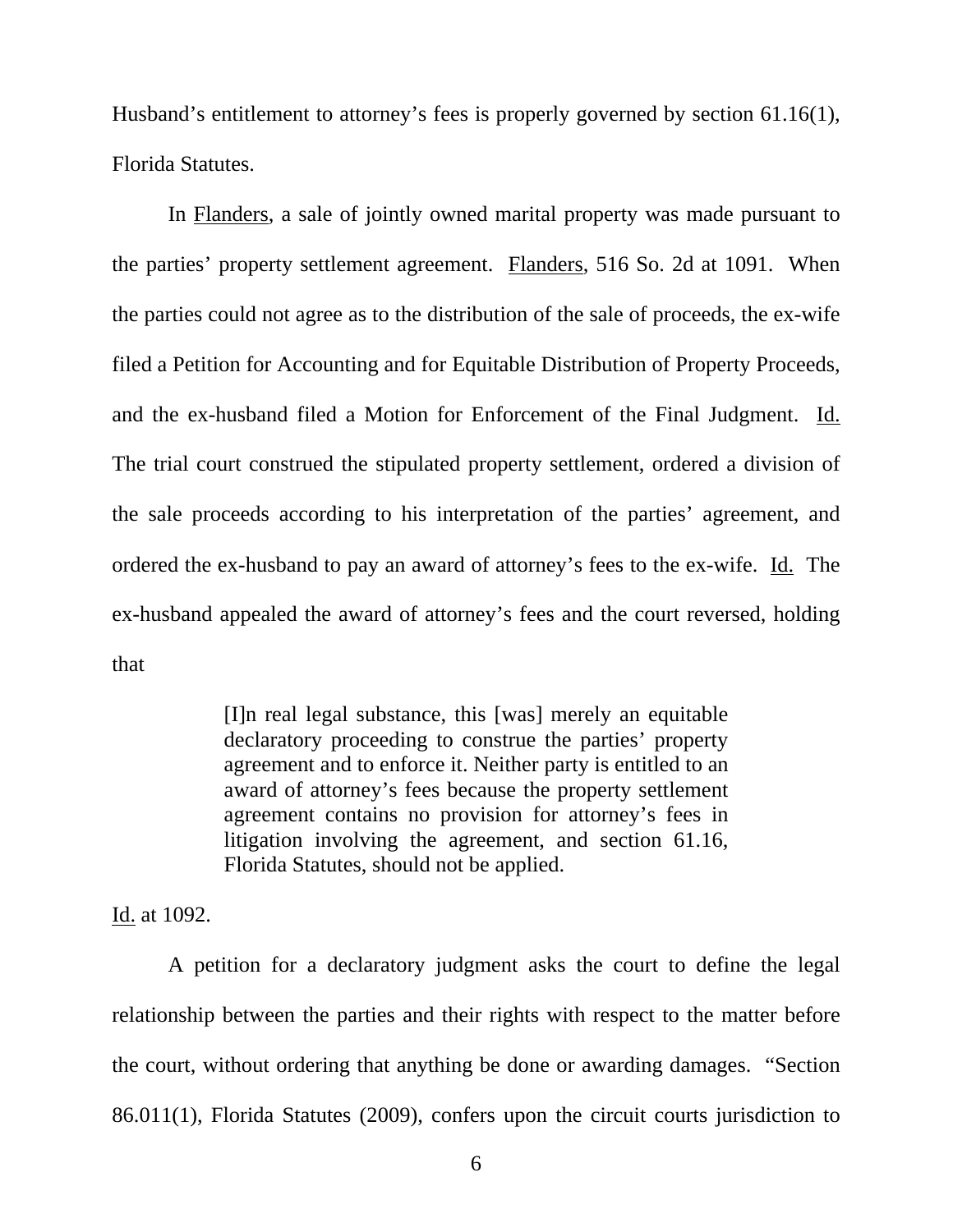render declaratory judgments as to the existence or nonexistence of any 'immunity, power, privilege or right.' However, in order to properly invoke the jurisdiction of the circuit court, the party seeking a declaration must . . . show that he is in doubt as to the existence or nonexistence of some right or status, . . . [and] that there is a bona fide, actual, present, and practical need for the declaration . . . ." State, Dep't of Envtl. Prot. v. Garcia, 36 Fla. L. Weekly D1664, D1666 (Fla. 3d DCA Aug. 2, 2011); see also Kelner v. Woody, 399 So. 2d 35 (Fla. 3d DCA 1981).

There was no such doubt on the part of the Former Husband in this case. The parties' Property Settlement Agreement provided, in pertinent part, that the husband "is to receive one-half of the proceeds from the sale of the company, Plant Care, which is owned by [the wife]." The Former Husband had no doubt as to his rights under the parties' Property Settlement Agreement and was merely seeking to enforce the Agreement by compelling the Former Wife to provide him with his equal share of the proceeds from the sale of Plant Care. He did not assert any "doubt about the existence or non-existence of his rights or privileges." Garcia, 36 Fla. L Weekly at D1666 (quoting Conley v. Morley Realty Corp., 575 So. 2d 253, 255 (Fla. 3d DCA 1991)); see also Kelner, 399 So. 2d at 38. Moreover, the Former Wife did not contest the Former Husband's rights under the Property Settlement Agreement. Rather, she contended that the Former Husband's rights already had been satisfied and her obligations under the agreement had been discharged.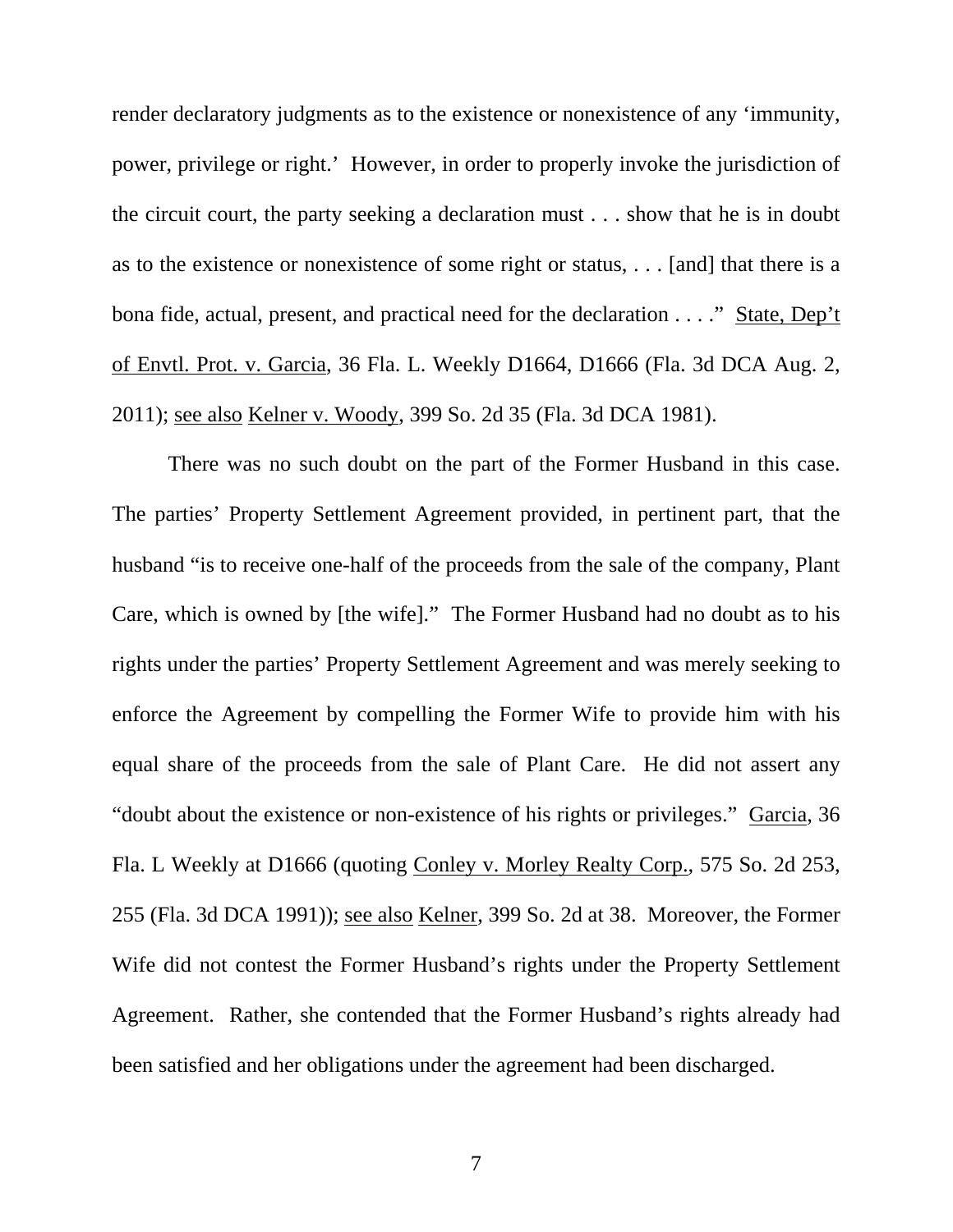Unlike Flanders, the trial court, here, was not called upon nor required to interpret or construe the parties' Property Settlement Agreement. The trial court was required to determine whether the Former Husband's rights under the Property Settlement Agreement had been satisfied, or whether enforcement of those rights was required. Therefore, this was an enforcement proceeding to enforce the parties' Property Settlement Agreement, not an action to interpret or declare the parties' rights under the agreement. Flanders is therefore distinguishable on that basis.

Because the petition in this matter invoked the trial court's jurisdiction under chapter 61, which it had acquired and retained over the Former Husband and Former Wife in the dissolution proceedings, to enforce the agreement as incorporated into the judgment, section 61.16(1) is applicable to the proceedings below. Cf. Batista v. Batista, 585 So. 2d 459, 461 (Fla. 1st DCA 1991) (reversing award of section 61.16(1) fees as petition for declaratory judgment, which was a separate action, was not filed under chapter 61 and "§ 61.16, Florida Statutes (1989), does not apply in the absence of a marital relationship unless the matter pertains to an enforcement or modification of the final decree").

## *Law Governing Parties' Entitlement to Fees*

The Former Wife contends that the parties' Property Settlement Agreement governs the Former Husband's rights to fees and she argues that the absence of a fee award provision in the settlement agreement precludes a statutory fee award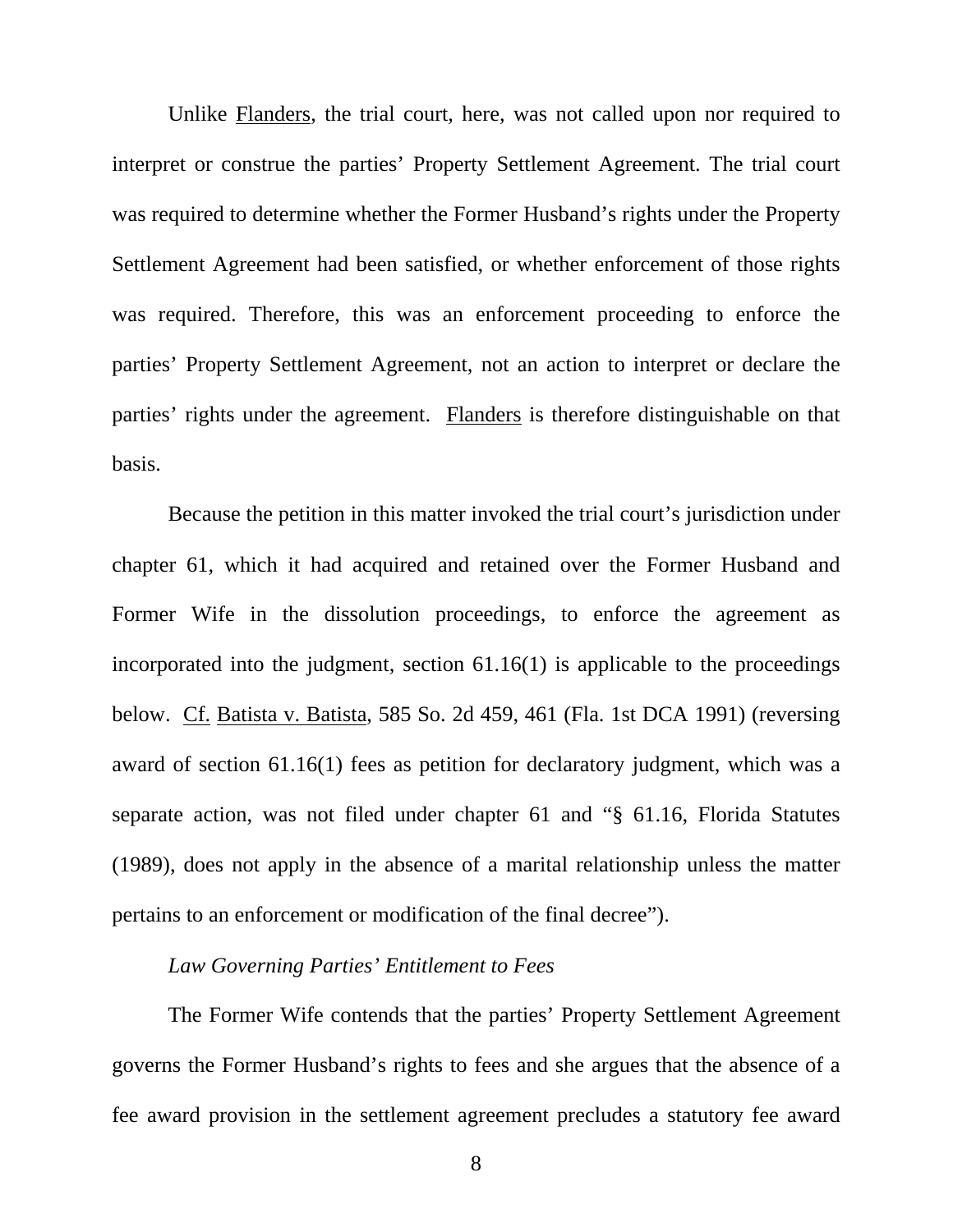under section 61.16(1). Florida courts generally have held that a party to a property settlement agreement can waive his statutory right to an award of attorney's fees in an enforcement proceeding,<sup>2</sup> but such waiver depends upon express language to that effect. See Sasnett v. Sasnett, 683 So. 2d 177, 178 (Fla. 2d DCA 1996) ("In order to find that a waiver of rights has occurred, the language used in the agreement must clearly and unambiguously express waiver or the language must be such that an interpretation of the agreement as a whole can lead to no other conclusion but waiver."); Scott v. Scott, 303 So. 2d 683, 684 (Fla. 4th DCA 1974) ("Just as the award of attorney's fees is dependent upon express authority to that effect (statute or contract) likewise the waiver of attorney fees should also be dependent upon express language which we find lacking in instant case."); Posner v. Posner, 237 So. 2d 186, 188 (Fla. 3d DCA 1970).

The parties' Property Settlement Agreement contains neither a provision for the award of attorney's fees and costs nor an express waiver of attorney's fees and costs. Because there is no language, express or implied, in the agreement before us that can be construed as an intent to waive attorney's fees and costs, the terms of the parties' Property Settlement Agreement do not bar the Former Husband from seeking an award of attorney's fees under section 61.16(1).

 $\overline{a}$ 

<sup>&</sup>lt;sup>2</sup> See e.g., Bane v. Bane, 775 So. 2d 938, 943 (Fla. 2000); <u>Vitale v. Vitale</u>, 31 So. 3d 970 (Fla. 4th DCA 2010); Ulbrich v. Coolidge, 935 So. 2d 607 (Fla. 4th DCA 2006); Dean v. Dean, 655 So. 2d 243 (Fla. 3d DCA 1995).